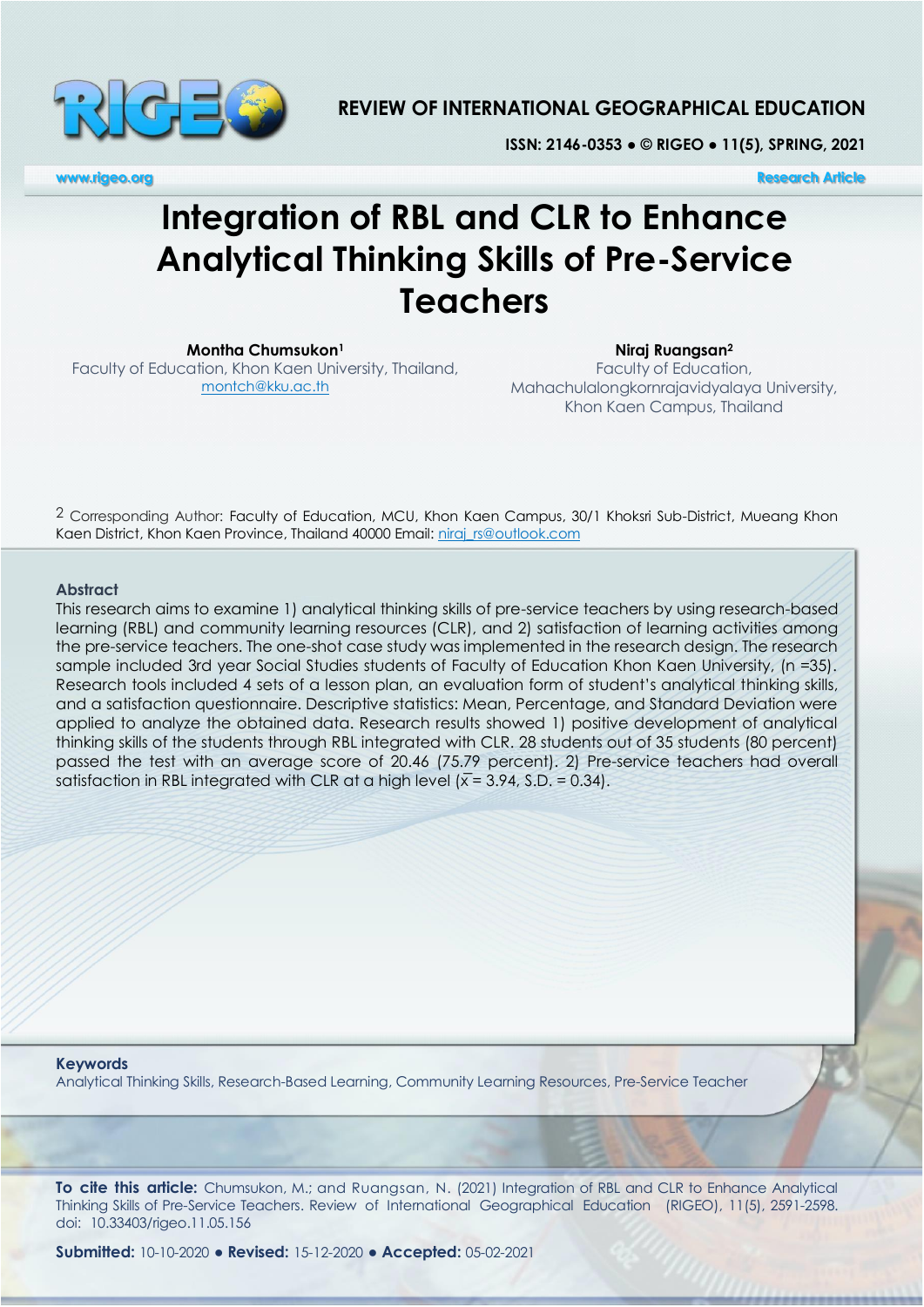## **Introduction**

The current trend of global changes has been an important factor that shakes human adaptation to current circumstances and human needs analytical thinking to gain information and uses it as a baseline for decision-making and problem-solving rationally (Permana, Hindun, Rofi'ah, & Azizah, 2019; Prawita & Prayitno, 2019; Spaska, Savishchenko, & Komar, 2021). It is generally known that analytical thinking skill is an advanced skill in the 21st century that facilitates learning and living activities (Istiyono, Dwandaru, Lede, Rahayu, & Nadapdap, 2019; Krishnan et al., 2020; Perdana, Jumadi, & Rosana, 2019; Phrasophonphatthanapundit, Auiwong, Thanaphaet, Khemma, & Ruangsan, 2021; Susaoraj, 2013; Ujir, Salleh, Marzuki, Hashim, & Alias, 2020). Based on its significance, this skill has been used to develop Thai citizens, as seen in the National Strategy of Thailand 2018-2021 on developing and strengthening human capital which seeks to develop Thai people of all ages in a multifaceted manner so that they can become decent, skilled, and quality citizens. The scope includes the promotion of physical, mental, and intellectual characteristics, proper multi-dimensional development, long-term wellbeing at all phases of life, public awareness, and social responsibility. Citizens are also expected to be thrifty, charitable, disciplined, and ethical, as well as capable of logical thinking and 21st Century skills (Office of the National Economic and Socail Development Council, 2020). This is also in line with National Education Act (Office of Policy and Educational Plan Religion and Culture Office of the Permanent Secretary Ministry of Education, 1999) and National Qualifications Framework for Higher Education in Thailand (Office of Higher Education Commission, 2006).

Analytical thinking relates to the human ability to classify sources of media, events, actions, and ideas to divide into sub-components. This skill is a vital tool to acquire important matters, link thinking components, and verify the principles (Bloom, 1956; Kesorn et al., 2020; Sari, Perdana, Wilujeng, & Kuswanto, 2019). It is therefore important to provide training activities on analytical thinking to students to achieve learning experiences appropriately (Puchumni, Tungpradabkul, & Magee, 2019; The Education Department of Bangkok Archdiocese, 2010; Thongdee et al., 2021). As mentioned in many previous scholarly works, practicing analytical skills has been significant in the development of learning management and teachers needed learning management to develop analytical thinking. This changed the role of the teacher to a learning designer or facilitator for learners. Also, some studies mentioned that teachers should create learning activities that encourage students to gain knowledge from various learning sources and practice analytical thinking skills to construct knowledge on their own (Art-In, 2011; Mardiansyah, Saptono, & Setiawati, 2019; Perdana et al., 2019; Permana et al., 2019; Sari et al., 2019; Spaska et al., 2021; The Education Department of Bangkok Archdiocese, 2010).

The Department of Social Studies (DSS), Faculty of Education, Khon Kaen University (KKU) has the vision to produce teachers who are full of social studies knowledge, learning skills, experiences, and practical knowledge, together with problem-solving skills, morals, and ethicsin the teaching profession. DSS also trains social studies studentsto understand the current global situation which is diverse and constantly changing. To fulfill the above-mentioned vision, DSS focuses on the implementation of Research-Based Learning (RBL) in learning activities to develop various thinking skills including analytical thinking among students, and encourage student's self-discovery (Faculty of Education: Khon Kaen University, 2014; Sinlarat, 2015) intending to develop student's knowledge gaining (epistemology) by allowing them to create their ways of study. This leads to the preparation of quality graduates who are ready to develop society in the future (Faculty of Education: Khon Kaen University, 2014; Sinlarat, 2015). As RBL provides learners a tool for lifelong learning, especially experiences that learners receive from research conducting, it encourages learners to have indepth learning and self-esteem (Paweenbampen, 2015), in line with the study of Teesukha (2014) on research-based instruction implementing in a course of curriculum development for pre-service teachers which found that the overall student's ability to develop school curriculum was at a high level. The students were able to bring learning resources in the community to integrate with RBL to enhance learners to seek knowledge on their own together with various learning processes and resources(Onrahong J., 2007). This is also consistent with other recent scholarly works. For example,

**RICE<sup>O</sup>**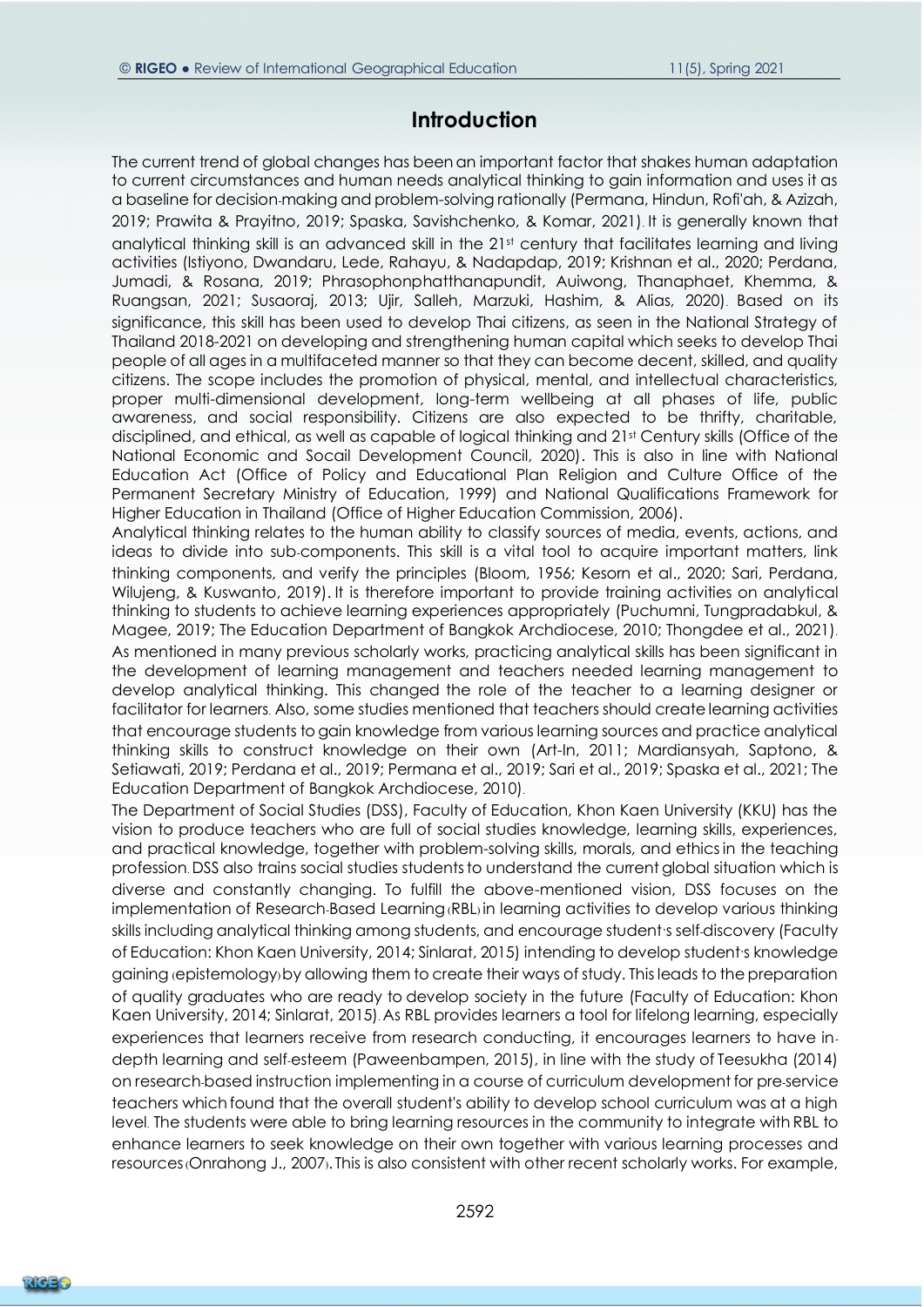in 2018, Witchuda Ponyangnok (2021), studied the results of learning management by using RBL in science and local wisdom in the analytical thinking ability of 28 undergraduates in Phranakhon Si Ayuttaya Rajabhat University. The research results showed a very positive improvement of students on analytical thinking. This is also in line with the studies of Niphon Cuthairat, Panwadee Kasaudom, and Chaiyan Thavaraworn (2019) in Chonburi Vocational College, with 19 students majoring in accounting; Tepporn Lomarak and Buncha Naunsay (2020) on professional development process integrated with RBL with 40 in-service teachers in Buriram Province. However, the studies on RBL of the students majoring in Social Studies in KKU have not been conducted before. To fulfill this academic gap left behind by previous scholarly works, the researchers, therefore, were interested in studying the implementation of RBL to support the improvement of analytical thinking skills in DSS. This research takes place in KKU and focuses on

the associations between RBL and analytical thinking in different educational contexts that make it an interesting setting to test the generalizability of findings from previous studies. Therefore, this research implements RBL integrated with community learning resources (CLR) in the course "Geography Management in School", organized by DSS. The approach was used to design learning activities that encouraged learners to use research process together with learning resources in the community with the aims to provide students analytical thinking skills and a good attitude towards the research process, and to develop student's self-learning as a guideline to promote the learning process in higher education. Additionally, this research will be beneficial to educational agencies to use research results as fundamental information to develop a learning process model per the 21st century educational management.

# **Objectives**

The one-shot case study was implemented in research design with the aims to examine (1) analytical thinking skills of pre-service teachers by using RBL integrated with CLR; (2) satisfaction of pre-service teachers on learning activities with RBL integrated with CLR.

# **Conceptual Framework**

Based on the literature reviews, many academic papers confirmed that RBL can enhance systematic and critical thinking skills. Several papers showed five steps of learning activities integrated with RBL as follows: Step 1: defining problem; Step 2: planning learning activity; Step 3: implementing learning activity; Step 4: collecting data; Step 5: analyzing data and reporting research results (Faculty of Education: Khon Kaen University, 2014; Khaemanee, 2016). It is reported that CLR is an essential tool implementing in RBL because the goals of RBL focus on what the learners received from researching (Silanoi, 2001). The implementation of RBL integrated with CLR is effective to produce learning outcomes and let learners improve their thinking skills to define events, actions, and ideas linked to learning outcomes and individual's attitudes towards learning activities (Bloom, 1956; Susaoraj, 2013). This leads to the conceptual framework of the study below:

# **Methodology**

The research target group of the study was the 3rd year-social studies students of the Faculty of Education, Khon Kaen University who enrolled in the course "Geography Management in School"in 2017, organized by DSS, totally of 35 students.

## **Research Design**

This research was the pre-experimental research conducted as the One-Shot Case Study design.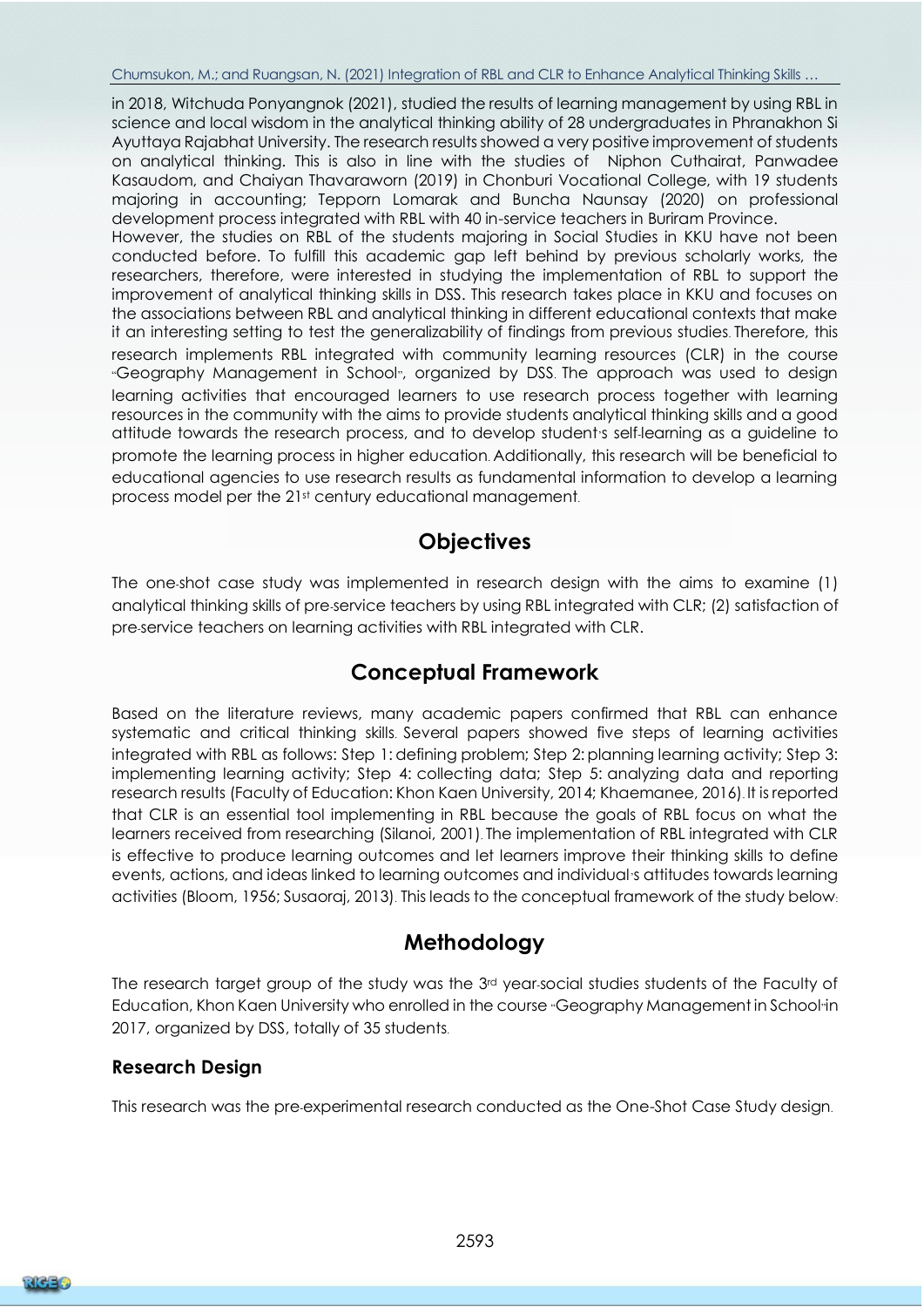

## **Research Tools**

The research tools of the study are presented in the following details.

1) Lesson plan integrated with RBL and CLR. The lesson plan, created by researchers, consisted of 4 sets which cover 24 hours of learning duration. Once the lesson plan was created, it was delivered to 3 educational experts for evaluation. It was found that lesson plans had the most appropriation for implementing in learning activities  $X = 4.88$ . Research tools included 4 sets of the lesson plan, an assessment form of student's analytical thinking skills, and a questionnaire for students' satisfaction survey. Descriptive statistics: Mean, Percentage, and Standard Deviation were applied to analyze the obtained data.

2) Analytical thinking skill assessment form was designed as the subjective assessment. The assessment consisted of 5 question items with a scoring rubric. Researchers assessed the effectiveness of the tool by assessing the coherence index between the question items and the components of analytical thinking from 3 experts. It was found that The Conformity Index was found at 0.67-1.00.

3) Satisfaction questionnaire was designed as a five-rating scale question, (10 question items). Criteria of scaling are as follows:

- 5 means 'students were very satisfied';
- 4 means 'students feel satisfied';
- 3 means 'students feel neutral';
- 2 means 'students feel dissatisfied';
- 1 means 'students feel very dissatisfied'.

The satisfaction questionnaire was validated by 3 experts. Suggestions from experts were reviewed and revised before using it to collect data with trial students (34 of the 4th year social studies students). Additionally, the reliability test of the questionnaire was presented at 0.79.

## **Data Collection**

The researchers conducted data collection through a learning activity. The activities covered 4 sets of a lesson plan which took 24 hours of learning duration. Once pre-service teachers completed activities, analytical thinking skill assessment and satisfaction survey were provided to pre-service teachers immediately to collect the data.

2594

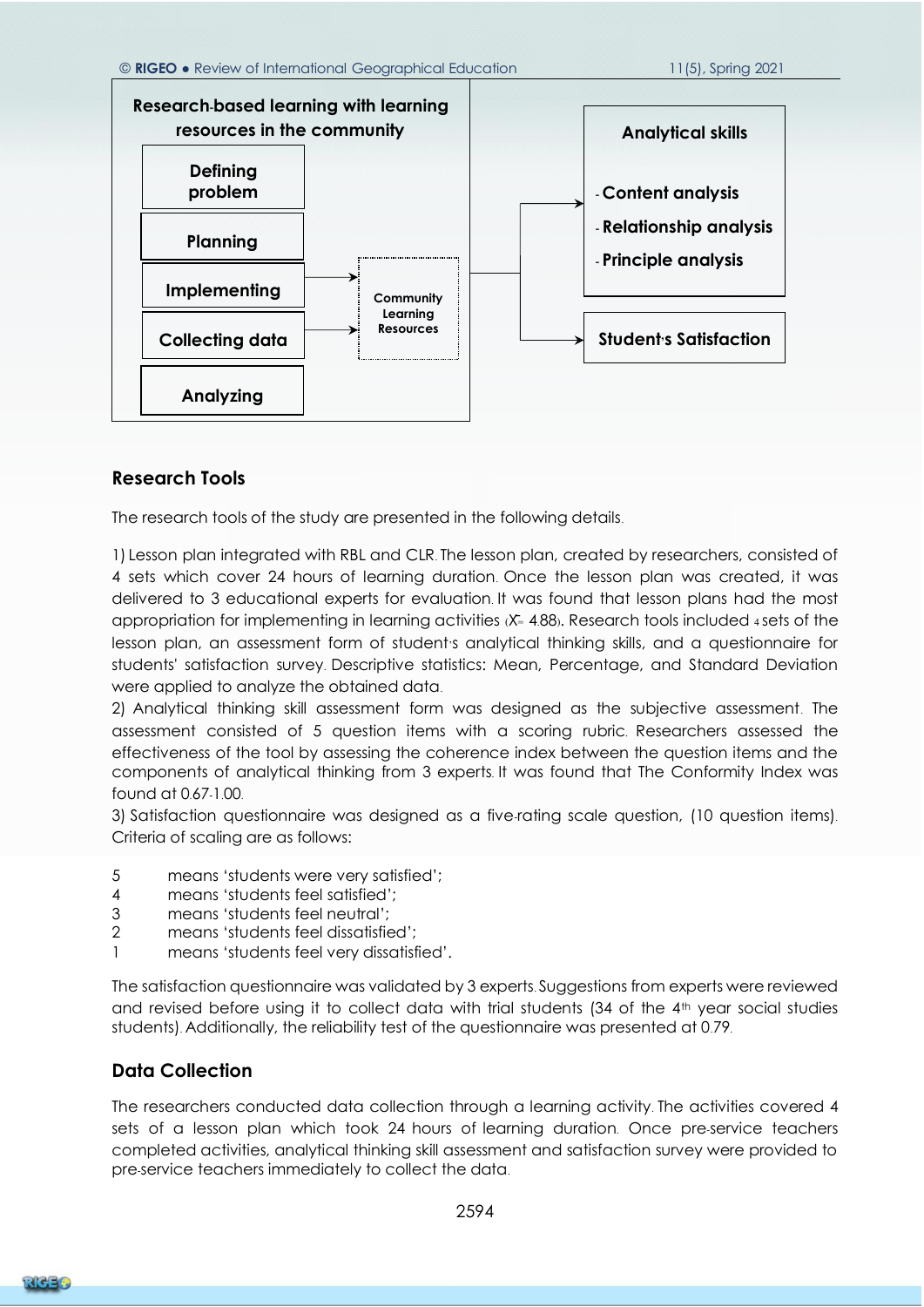## **Data Analysis**

In this study, descriptive statistics: Mean, Percentage, and Standard Deviation was used in data analysis. Mean scores were interpreted as the satisfaction level as following details (Srisa-Ad, 2010).

|             | most satisfaction     |
|-------------|-----------------------|
| represented | high satisfaction     |
| represented | moderate satisfaction |
| represented | low satisfaction      |
| represented | lowest satisfaction   |
|             | represented           |

## **Results And Discussion**

1) The results of developing analytical thinking skills of pre-service teachers by RBL integrated with CLR found that 28 students(80 percent) out of total 35 students in the geography classpassed the qualifying criteria with an average score of 20.46 (75.79 percent). It was clear that RBL and CLR encourage students to gain knowledge and skills from the research process and learning resources in a local community which was in form of objective and subjective materials. This learning integration allowed students to conduct research on their own. They were able to learn how to solve problems, how to think analytically, and as well as constructing self-learning skills. Additionally, this integration contributed to student-centered instruction which aimed to encourage learners to directly discover knowledge by themselves (Faculty of Education: Khon Kaen University, 2014; Sinlarat, 2015). The result was confirmed by Paweenbampen (2015)who found that RBL is a creative teaching technique that encourages learners to construct their knowledge. This is very important for 21st-century education. It also supported a student-centered instructional approach by using research as a part of the learning process which consisted of learning from experiences, practicing skills, thinking processes, management skills, and applying knowledge to solve the problem effectively. Therefore, it is clear that this integration was beneficial to students as a tool for lifelong learning especially providing students with a direct experience in the research process in which it encouraged learners to have self-esteem (Table 1).

#### **Table 1**:

Result Of Assessment of Analytical Skills of Pre-Service Students by Using RBL And Community-Based Learning Resources

| Number of<br>students | Number of<br>students<br>qualified | Percentage | Total score | Mean score | Percentage |
|-----------------------|------------------------------------|------------|-------------|------------|------------|
| 35                    | 28                                 | 80         | 27          | 20.46      | 7579       |

According to the assessment of analytical thinking skills of pre-service teachers by using RBL integrated with CLR, pre-service teachers had a mean score of  $20.46(75.79$  percent) which qualified the criteria. Analyzing by analytical thinking skill components, pre-service teachers had a mean score that qualified the criteria in all components. Pre-service teachers had the most-mean score in 'Content Analysis' (75.24 percent), followed by 'Relationship Analysis' (73.65 percent) and 'Principle Analysis' (73.03 percent), respectively. This indicates that pre-service teachers used the left brain to think deeply and connect something rationally. The left brain is used to make ordinal thinking and comparative thinking (Moonkham, 2004). The function of the thinking process begins with classifying priority and then analyze relationships between subjects to find how the subjects related each other and then making principle analysis through the systematic structure (Bloom, 1956) (Table 2).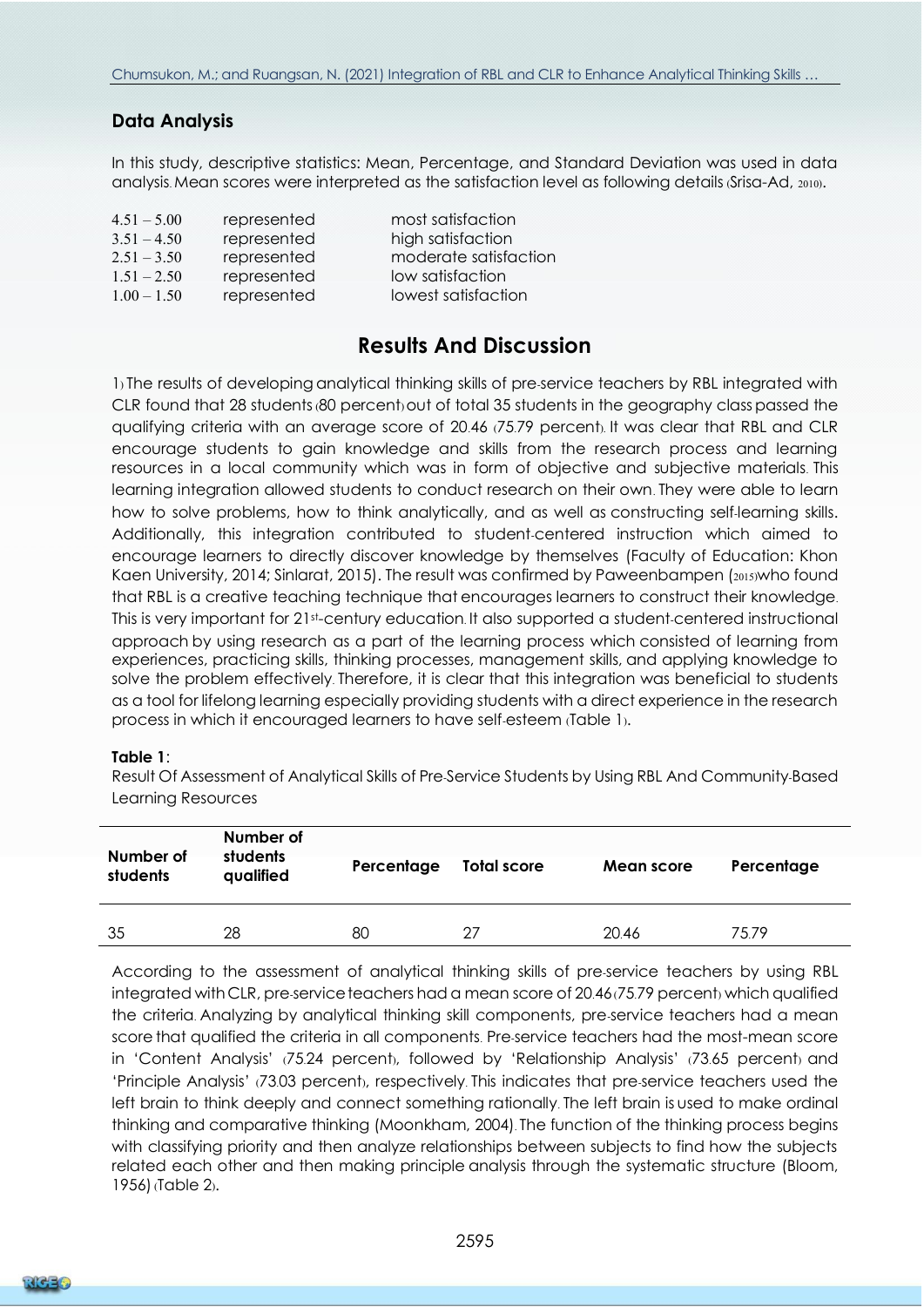#### © **RIGEO** ● Review of International Geographical Education 11(5), Spring 2021

#### **Table 2**

Result Of Assessment of Analytical Skills of Pre-Service Students by Using RBL And CLR, Classifying by Components

| Number of<br>students | $\mathbf{v}$ , $\mathbf{v}$ , $\mathbf{v}$ , $\mathbf{v}$<br><b>Content analysis</b> |            | <b>Analytical thinking skills</b><br><b>Relationship analysis</b> |            | <b>Principle analysis</b> |            |
|-----------------------|--------------------------------------------------------------------------------------|------------|-------------------------------------------------------------------|------------|---------------------------|------------|
|                       | Mean<br>score                                                                        | Percentage | Mean<br>score                                                     | Percentage | Mean<br>score             | Percentage |
| 35                    | 6 7 7                                                                                | 75 24      | 6.63                                                              | 73.65      | 6.57                      | 73.02      |

2) The satisfaction of integrating RBL and CLR among pre-service teachers was found at a high level  $x = 3.94$ , SD = 0.34). Analyzing by items, pre-service teachers received experiences in data collection and interaction with others at the highest level  $\bar{x}$ = 4.57, SD = 0.56). Satisfaction on applying knowledge and research process in daily life was found at a moderate level  $\overline{X}$ = 3.37, S.D. = 0.73), which was the lowest mean score among all components. This is because of the benefits of integration between RBL and CLR that allow students to plan and carrying out activities on their own. They are encouraged to find problem-solving, and they have opportunities to study learning resources. Students also have opportunities to collect data by several methods such as interviews and observation until they can construct sets of knowledge based on the research process, and they can discuss with others to exchange opinions analytically. This finding is confirmed by Teesukha (2014) who developed RBL and implemented it in a class of curriculum development for pre-service teacher students. The finding appeared that students had an opinion on RBL at a high level in all aspects.

#### **Table 3**

Result of assessment of pre-service students on the integration of RBL and CLR in the class

| Item           | <b>Details</b>                                                                                                                           | $\mathbf{x}$ | S.D. | Opinion |
|----------------|------------------------------------------------------------------------------------------------------------------------------------------|--------------|------|---------|
|                |                                                                                                                                          |              |      |         |
| $\mathbf{1}$   | Integration of RBL and CLR is suitable for contents<br>in a class subject                                                                | 3.69         | 0.68 | High    |
| $\overline{2}$ | Integration of RBL and CLR allows students to<br>search for information, exchanging knowledge,<br>and sharing an opinion.                | 3.97         | 0.62 | High    |
| 3              | Pre-service teacher is free to manage learning<br>activities.                                                                            | 4.00         | 0.69 | High    |
| 4              | The pre-service teacher is active and happy to<br>get in learning activities.                                                            | 4.34         | 0.54 | High    |
| 5              | Learning activities encourage students to have<br>analytical thinking skills rationally.                                                 | -3.94        | 0.73 | High    |
| 6              | Pre-service teacher receives experiences in<br>research sites and has the opportunity to practice<br>an interpersonal skill with others. | 4.57         | 0.56 | Highest |
| 7              | Learning activities integrated with RBL and CLR<br>cause students to work systematically.                                                | 3.83         | 0.79 | High    |
| 8              | Pre-service teacher t has the opportunity to<br>engage in learning activities in every step.                                             | 3.91         | 0.70 | High    |
| 9              | The pre-service teacher can apply knowledge<br>and research processes to use in daily life.                                              | 3.37         | 0.73 | Highest |
| 10             | Learning activities integrated with RBL and CLR<br>encourage self-learning to pre-service teachers.                                      | 3.74         | 0.78 | High    |
| Total          |                                                                                                                                          | 3.94         | 0.34 | High    |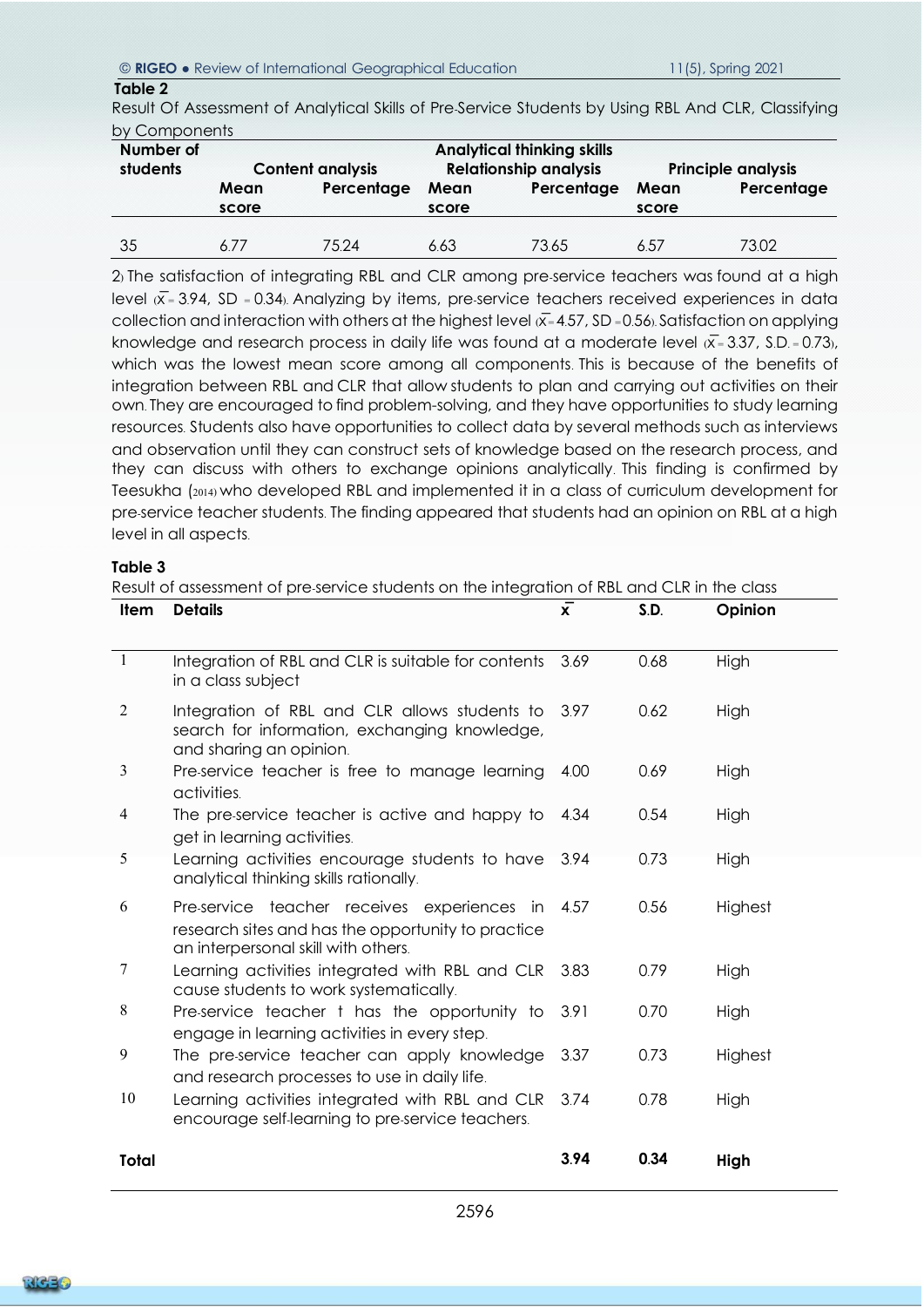# **Conclusion**

Analytical thinking is an advanced thinking skill that is the foundation of learning and life spending. It is generally admitted that analytical skill has become an important skill in the 21st century which learners should have. To input analytical skills into learners, RBL integrated with learning resources in the community is a process of developing complex thinking skills by allowing learners to carry out activities in every step on their own together with getting experiences empirically in the local community. This process finally encourages learners to construct knowledge, learning skills, and having preferred attributes to apply in daily life appropriately. As mentioned above, the objectives of this research were: to examine 1) analytical thinking skills of pre-service teachers by using RBL and community learning resources, and 2) satisfaction of learning activities among the pre-service teachers. The study was carried out utilizing a one-shot case study with the 3rd year Social Studies students of the Faculty of Education, Khon Kaen University. The research finding showed the positive development ofthe analytical thinking skills of the students. 28 students out of 35 students (80 percent) passed the test with an average score of 20.46 (75.79 percent). Pre-service teachers had overall satisfaction in research-based learning integrated with CLR at a high level  $(\bar{x} = 3.94, S.D)$ . = 0.34). This research took place in KKU to test the generalizability of findings from previous studies. In general, it is confirmed that the integration of RBL and CLR in KKU also provides the positive development of analytical thinking. For future testing of the research result, the research on RBL and CLR should be conducted in different contexts.

# **References**

- Art-In, S. (2011). The development of learning management model emphasizing analytical thinking in the science learning area. Khon Kaen Faculty of Education: Khon Kaen University.
- Bloom, B. S. (1956). Taxonomy of educational objectives. Vol. 1: Cognitive domain (Vol. 20). New York: McKay.
- Faculty of Education: Khon Kaen University. (2014). Research-based Learning Approach. Khon Kaen: Klungnanawittaya.
- Istiyono, E., Dwandaru, W. S. B., Lede, Y. A., Rahayu, F., & Nadapdap, A. (2019). Developing IRT-Based Physics Critical Thinking Skill Test: A CAT to Answer 21st Century Challenge. International Journal of instruction, 12(4), 267-280.
- Kesorn, N., Junpeng, P., Marwiang, M., Pongboriboon, K., Tang, K. N., Bathia, S., & Wilson, M. (2020). Development of an Assessment Tool for Mathematical Reading, Analytical Thinking and Mathematical Writing. International Journal of Evaluation Research in Education, 9(4), 955-  $962$
- Khaemanee, T. (2016). Sciences of Teaching Knowledge for Effective Instructional Management (21 ed.). Bangkok: Chulalongkorn Press.
- Krishnan, I. A., Ching, H. S., Ramalingam, S., Maruthai, E., Kandasamy, P., De Mello, G., . . . Ling, W. W. (2020). Challenges of learning English in 21st century: Online vs. traditional during Covid-19. Malaysian Journal of Social Sciences and Humanities, 5(9), 1-15.
- Mardiansyah, E. A., Saptono, S., & Setiawati, N. (2019). The enhancement of senior high school students' analytical thinking skills in learning excretory system material with quantum learning model. Journal of Biology Education, 8(1), 79-88.

Moonkham, S. (2004). Strategies of Strategic Thinking. Bangkok: Pabpim.

- Niphon Cuthairat, Panwadee Kasaudom, & Chaiyan Thavaraworn. (2019). Research-Based Learning Principles of Accounting Courses for Students of The Bachelor of Technology Curriculum (Accounting), Chonburi Vocational College. Journal of Education and Social Development, 14(1), 593-602.
- Office of Higher Education Commission. (2006). Implementtation Handbook: National Qualifications Framework for Higher Education in Thailand. Retrieved from [http://www.mua.go.th/users/tqf-hed/news/FilesNews/FilesNews8/NQF-HEd.pdf.](http://www.mua.go.th/users/tqf-hed/news/FilesNews/FilesNews8/NQF-HEd.pdf)
- Office of Policy and Educational Plan Religion and Culture Office of the Permanent Secretary Ministry of Education. (1999). National Education Act of B.E. 2542. Retrieved from [www.nso.go.th.](file:///C:/Users/Zubair/Desktop/www.nso.go.th)